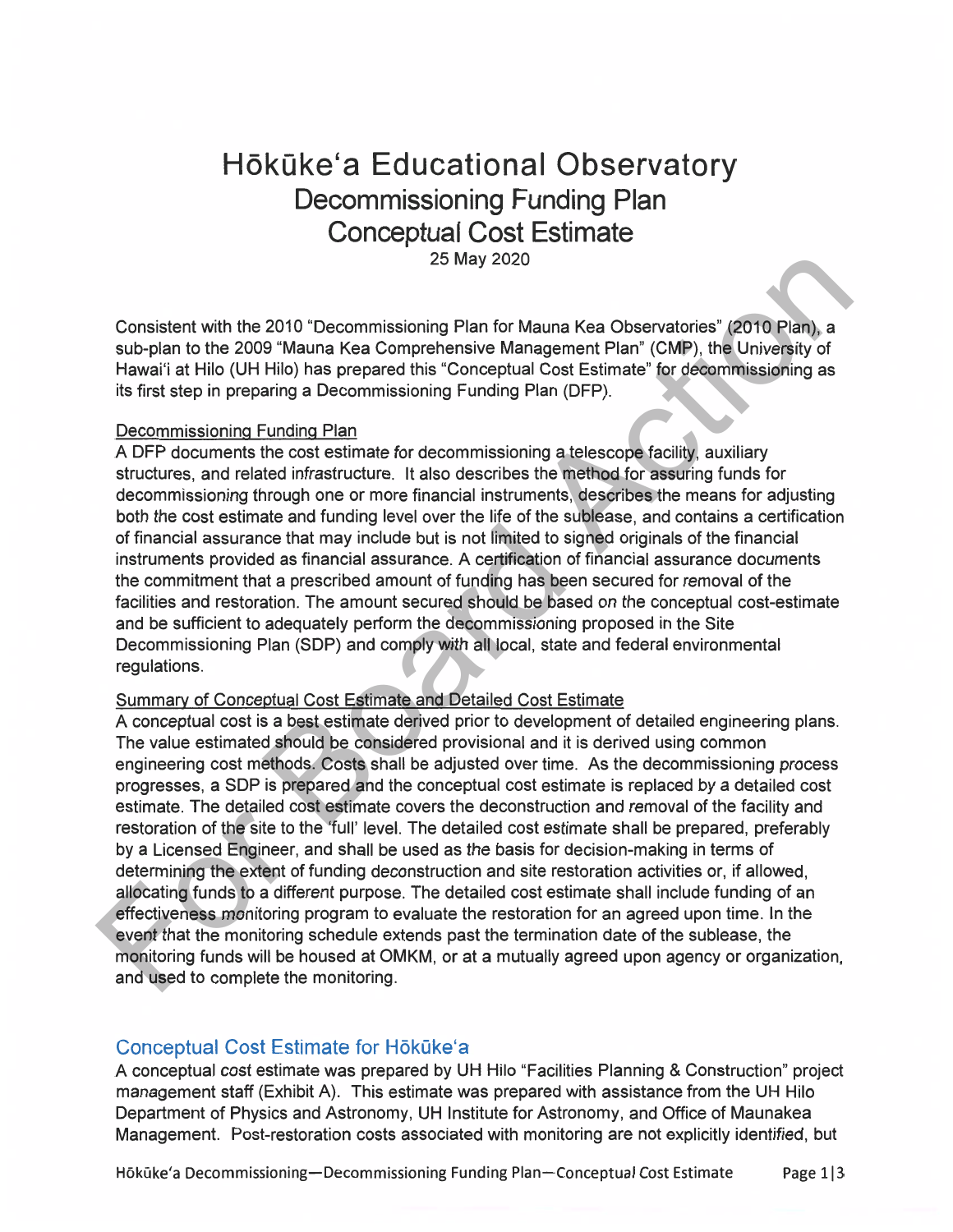will be included in the detailed cost estimate. Conceptual cost estimates are subject to review by UH and/or DLNR.

## Adjustments for Final (Detailed) Cost Estimate

The conceptual cost estimate shall be updated and finalized into a detailed cost estimate based on the final decommissioning plan for Hōkū Ke'a. As part of the project design component, a licensed engineer will complete the detailed cost estimate portion for UH Hilo review and submittal as part of the SOP.

#### Financial Assurance

no submitted as part of the signal and the signal and the signal and the signal and the signal and the signal and the signal and the signal and the signal and the signal and the signal and the signal and the signal and the Financial assurance documents that a prescribed amount of funding has been secured for decommissioning and site restoration. The amount secured should be based on the conceptual cost-estimate and be sufficient to adequately perform the decommissioning proposed in the SOP and comply with all local, state and federal environmental regulations.

On October 24, 2019, UH Hilo Chancellor Bonnie Irwin confirmed, after conferring with UH President David Lassner, that UH Hilo will fund planning costs (pre-design and design) directly from UH Hilo reserve account(s). Funding has been provided to address "pre-design" and "design" costs identified in Exhibit A, below.

Funding source and assurances of the construction costs for physical removal, restoration, and monitoring will be addressed as part of the process of preparing a detailed cost estimate for submission with a SOP.

## Method for Securing Funds

As an observatory under University of Hawai'i ownership and management, no sublease exists and all costs are expected to be borne by the UH system; thus there is no further mechanism for UH to further secure funding. No federal funding is anticipated.

Approved By:

Date

Bonnie D. Irwin **Chancellor** University of Hawai'i at Hilo